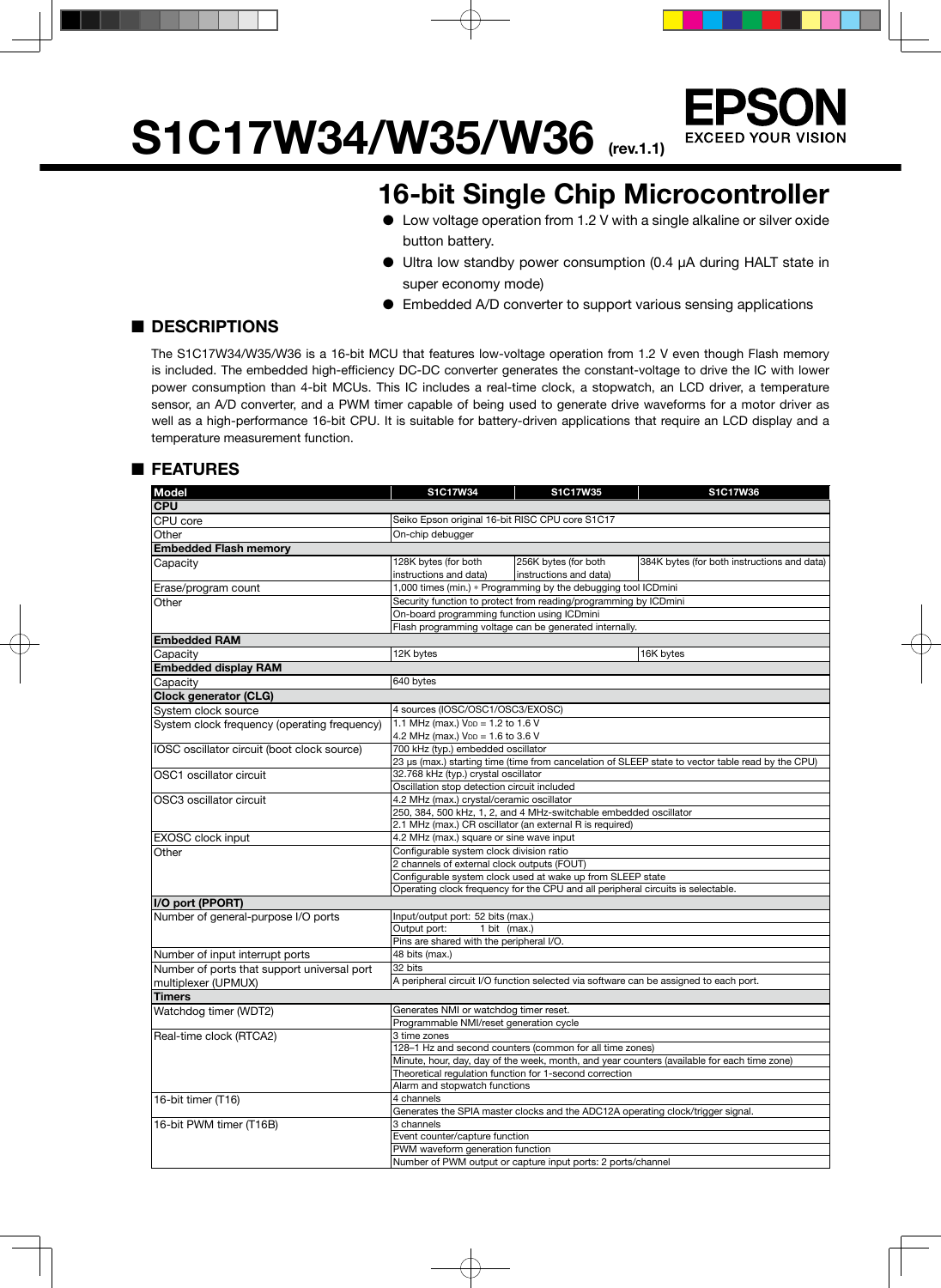| <b>Model</b>                                                          | S1C17W34                                                       | S1C17W35                                                                               | S1C17W36                                                                                            |  |  |  |
|-----------------------------------------------------------------------|----------------------------------------------------------------|----------------------------------------------------------------------------------------|-----------------------------------------------------------------------------------------------------|--|--|--|
| Supply voltage detector (SVD)                                         |                                                                |                                                                                        |                                                                                                     |  |  |  |
| Detection level                                                       | 30 levels (1.2 to 3.6 V)                                       |                                                                                        |                                                                                                     |  |  |  |
| Other                                                                 | Intermittent operation mode                                    |                                                                                        |                                                                                                     |  |  |  |
|                                                                       |                                                                | Generates an interrupt or reset according to the detection level evaluation.           |                                                                                                     |  |  |  |
|                                                                       | VDD or an external voltage level is detectable.                |                                                                                        |                                                                                                     |  |  |  |
| <b>Serial interfaces</b>                                              | 2 channels                                                     |                                                                                        |                                                                                                     |  |  |  |
| UART (UART2)                                                          | Baud-rate generator included, IrDA1.0 supported                |                                                                                        |                                                                                                     |  |  |  |
|                                                                       |                                                                | Open drain output, signal polarity, and baud rate division ratio are configurable.     |                                                                                                     |  |  |  |
| Synchronous serial interface (SPIA)                                   | 2 channels                                                     |                                                                                        |                                                                                                     |  |  |  |
|                                                                       | 2 to 16-bit variable data length                               |                                                                                        |                                                                                                     |  |  |  |
|                                                                       |                                                                | The 16-bit timer (T16) can be used for the baud-rate generator in master mode.         |                                                                                                     |  |  |  |
| <sup>2</sup> C (2C)                                                   | 1 channel<br>Baud-rate generator included                      |                                                                                        |                                                                                                     |  |  |  |
| Sound generator (SNDA)                                                |                                                                |                                                                                        |                                                                                                     |  |  |  |
| Buzzer output function                                                | 512 Hz to 16 kHz output frequencies                            |                                                                                        |                                                                                                     |  |  |  |
|                                                                       | One-shot output function                                       |                                                                                        |                                                                                                     |  |  |  |
| Melody generation function                                            | Pitch:<br>128 Hz to 16 kHz ≈ C3 to C6                          |                                                                                        |                                                                                                     |  |  |  |
|                                                                       |                                                                | Duration: 7 notes/rests (Half note/rest to thirty-second note/rest)                    |                                                                                                     |  |  |  |
|                                                                       | Tempo: 16 tempos (30 to 480)<br>Tie/slur may be specified.     |                                                                                        |                                                                                                     |  |  |  |
| <b>IR remote controller (REMC2)</b>                                   |                                                                |                                                                                        |                                                                                                     |  |  |  |
| Number of transmitter channels                                        | 1 channel                                                      |                                                                                        |                                                                                                     |  |  |  |
| Other                                                                 |                                                                | EL lamp drive waveform can be generated for an application example.                    |                                                                                                     |  |  |  |
| <b>LCD driver (LCD32B)</b>                                            |                                                                |                                                                                        |                                                                                                     |  |  |  |
| LCD output                                                            |                                                                | 80 SEG × 1-16 COM (max.), 64 SEG × 17-32 COM (max.)                                    |                                                                                                     |  |  |  |
| LCD contrast                                                          | 16 levels                                                      |                                                                                        |                                                                                                     |  |  |  |
| Other                                                                 |                                                                | 1/5 or 1/4 bias power supply included, external voltage can be applied.                |                                                                                                     |  |  |  |
| R/F converter (RFC)                                                   |                                                                |                                                                                        |                                                                                                     |  |  |  |
| Conversion method                                                     | CR oscillation type with 24-bit counters                       |                                                                                        |                                                                                                     |  |  |  |
| Number of conversion channels                                         |                                                                | 2 channels (Up to two sensors can be connected to each channel.)                       |                                                                                                     |  |  |  |
| Supported sensors                                                     |                                                                | DC-bias resistive sensors, AC-bias resistive sensors (Ch.0 only)                       |                                                                                                     |  |  |  |
| 12-bit A/D converter (ADC12A)                                         |                                                                |                                                                                        |                                                                                                     |  |  |  |
| Conversion method<br>Resolution                                       | Successive approximation type<br>12 bits                       |                                                                                        |                                                                                                     |  |  |  |
| Number of conversion channels                                         | 1 channel                                                      |                                                                                        |                                                                                                     |  |  |  |
| Number of analog signal inputs                                        |                                                                | 8 ports/channel (The temperature sensor output is connected to a port.)                |                                                                                                     |  |  |  |
| Temperature sensor/reference voltage generator (TSRVR)                |                                                                |                                                                                        |                                                                                                     |  |  |  |
| Temperature sensor circuit                                            | Sensor output can be measured using ADC12A.                    |                                                                                        |                                                                                                     |  |  |  |
| Reference voltage generator                                           |                                                                | Reference voltage for ADC12A is selectable from 2.0 V, 2.5 V, VDD, and external input. |                                                                                                     |  |  |  |
| Multiplier/divider (COPRO2)                                           |                                                                |                                                                                        |                                                                                                     |  |  |  |
| Arithmetic functions                                                  | 16-bit $\times$ 16-bit multiplier                              |                                                                                        |                                                                                                     |  |  |  |
|                                                                       | 16-bit $\times$ 16-bit + 32-bit multiply and accumulation unit |                                                                                        |                                                                                                     |  |  |  |
|                                                                       | 32-bit + 32-bit divider                                        |                                                                                        |                                                                                                     |  |  |  |
| Reset<br>#RESET pin                                                   | Reset when the reset pin is set to low.                        |                                                                                        |                                                                                                     |  |  |  |
| Power-on reset                                                        | Reset at power on.                                             |                                                                                        |                                                                                                     |  |  |  |
| Key entry reset                                                       |                                                                |                                                                                        | Reset when the P00 to P01/P02/P03 keys are pressed simultaneously (can be enabled/disabled          |  |  |  |
|                                                                       | using a register).                                             |                                                                                        |                                                                                                     |  |  |  |
| Watchdog timer reset                                                  |                                                                | Reset when the watchdog timer overflows (can be enabled/disabled using a register).    |                                                                                                     |  |  |  |
| Supply voltage detector reset                                         |                                                                |                                                                                        | Reset when the supply voltage detector detects the set voltage level (can be enabled/disabled using |  |  |  |
|                                                                       | a register).                                                   |                                                                                        |                                                                                                     |  |  |  |
| Interrupt                                                             |                                                                | 4 systems (Reset, address misaligned interrupt, debug, NMI)                            |                                                                                                     |  |  |  |
| Non-maskable interrupt<br>Programmable interrupt                      | External interrupt: 2 systems (8 levels)                       |                                                                                        |                                                                                                     |  |  |  |
|                                                                       | Internal interrupt: 21 systems (8 levels)                      |                                                                                        |                                                                                                     |  |  |  |
| Power supply voltage                                                  |                                                                |                                                                                        |                                                                                                     |  |  |  |
| V <sub>DD</sub> operating voltage                                     | 1.2 to 3.6 V                                                   |                                                                                        |                                                                                                     |  |  |  |
| V <sub>DD</sub> operating voltage for Flash programming               |                                                                | 1.8 to 3.6 V (VPP = $7.5$ V external power supply is required.)                        |                                                                                                     |  |  |  |
|                                                                       | 2.7 to 3.6 V (When VPP is generated internally)                |                                                                                        |                                                                                                     |  |  |  |
| VDD operating voltage for using LCD driver                            | 2.5 to 3.6 V                                                   |                                                                                        |                                                                                                     |  |  |  |
| V <sub>DD</sub> operating voltage for super economy mode 2.5 to 3.6 V |                                                                |                                                                                        |                                                                                                     |  |  |  |
| <b>Operating temperature</b>                                          | -40 to 85 °C                                                   |                                                                                        |                                                                                                     |  |  |  |
| Operating temperature range                                           |                                                                |                                                                                        |                                                                                                     |  |  |  |
| <b>Current consumption (Typ. value)</b><br>SLEEP mode                 | $0.15 \mu A$                                                   |                                                                                        |                                                                                                     |  |  |  |
|                                                                       | $IOSC = OFF$ , $OSC1 = OFF$ , $OSC3 = OFF$                     |                                                                                        |                                                                                                     |  |  |  |
| <b>HALT</b> mode                                                      | $0.6 \mu A$                                                    |                                                                                        |                                                                                                     |  |  |  |
|                                                                       | $OSC1 = 32$ kHz, RTC = ON                                      |                                                                                        |                                                                                                     |  |  |  |
|                                                                       | $0.4 \mu A$                                                    |                                                                                        |                                                                                                     |  |  |  |
|                                                                       | OSC1 = 32 kHz, RTC = ON, super economy mode<br>$5.4 \mu A$     |                                                                                        |                                                                                                     |  |  |  |
|                                                                       |                                                                | OSC1 = 32 kHz, RTC = ON, LCD = ON (no panel load, 1/5 bias), super economy mode        |                                                                                                     |  |  |  |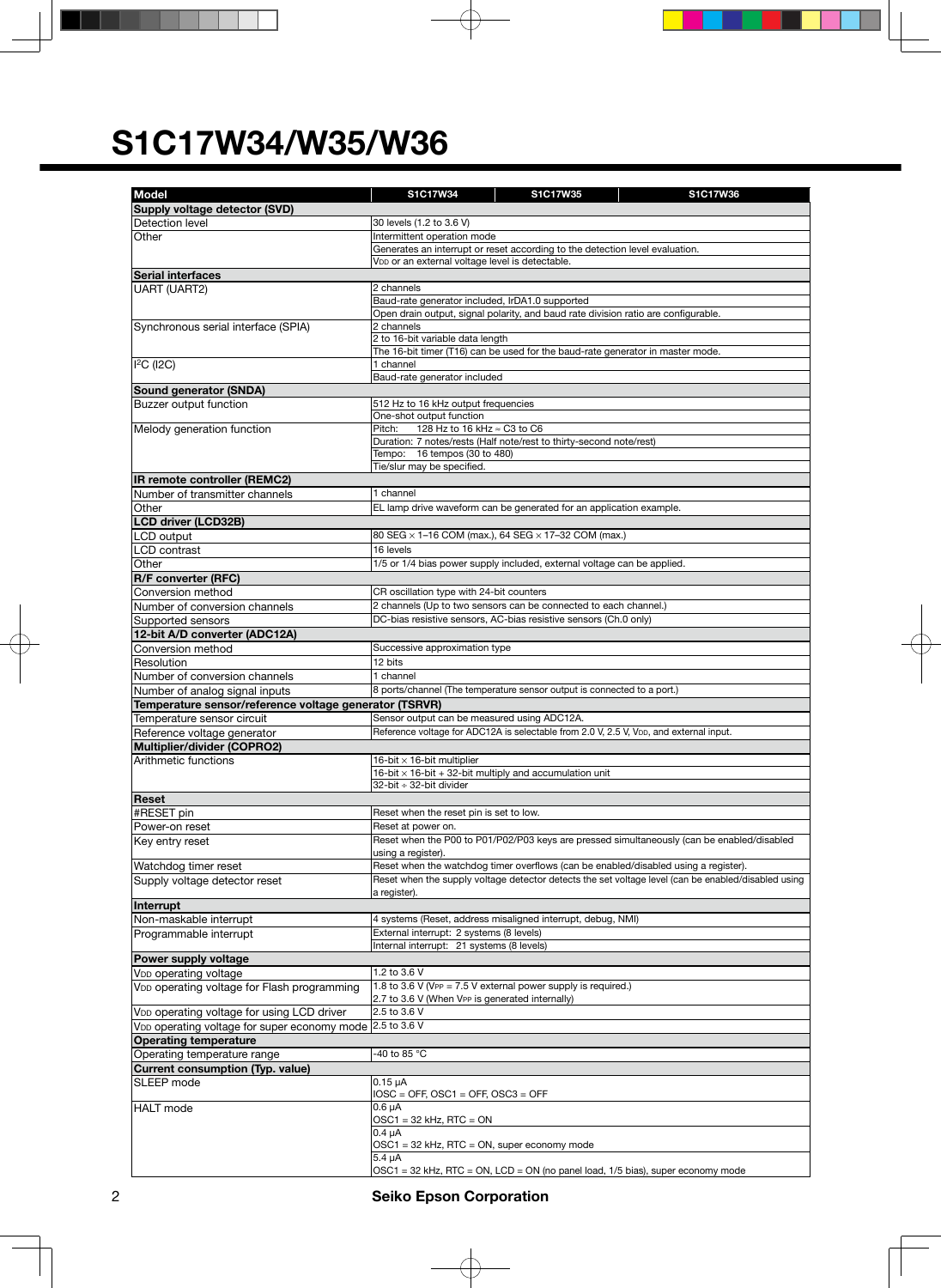| <b>Model</b>                     | <b>S1C17W34</b>                                                        | S1C17W35 | S1C17W36 |  |  |  |  |
|----------------------------------|------------------------------------------------------------------------|----------|----------|--|--|--|--|
| Current consumption (Typ. value) |                                                                        |          |          |  |  |  |  |
| <b>RUN</b> mode                  | $ 6 \mu A$                                                             |          |          |  |  |  |  |
|                                  | $\vert$ OSC1 = 32 kHz, RTC = ON, CPU = OSC1                            |          |          |  |  |  |  |
|                                  |                                                                        |          |          |  |  |  |  |
|                                  | OSC1 = 32 kHz, RTC = ON, CPU = OSC1, super economy mode                |          |          |  |  |  |  |
|                                  |                                                                        |          |          |  |  |  |  |
|                                  | OSC3 = 1 MHz (ceramic oscillator), OSC1 = 32 kHz, RTC = ON, CPU = OSC3 |          |          |  |  |  |  |
| <b>Shipping form</b>             |                                                                        |          |          |  |  |  |  |
|                                  | QFP21-176pin (Lead pitch: 0.5 mm)                                      |          |          |  |  |  |  |
| 2                                | Die form (Pad pitch: 80 µm (min.))                                     |          |          |  |  |  |  |

#### ■ **BLOCK DIAGRAM**

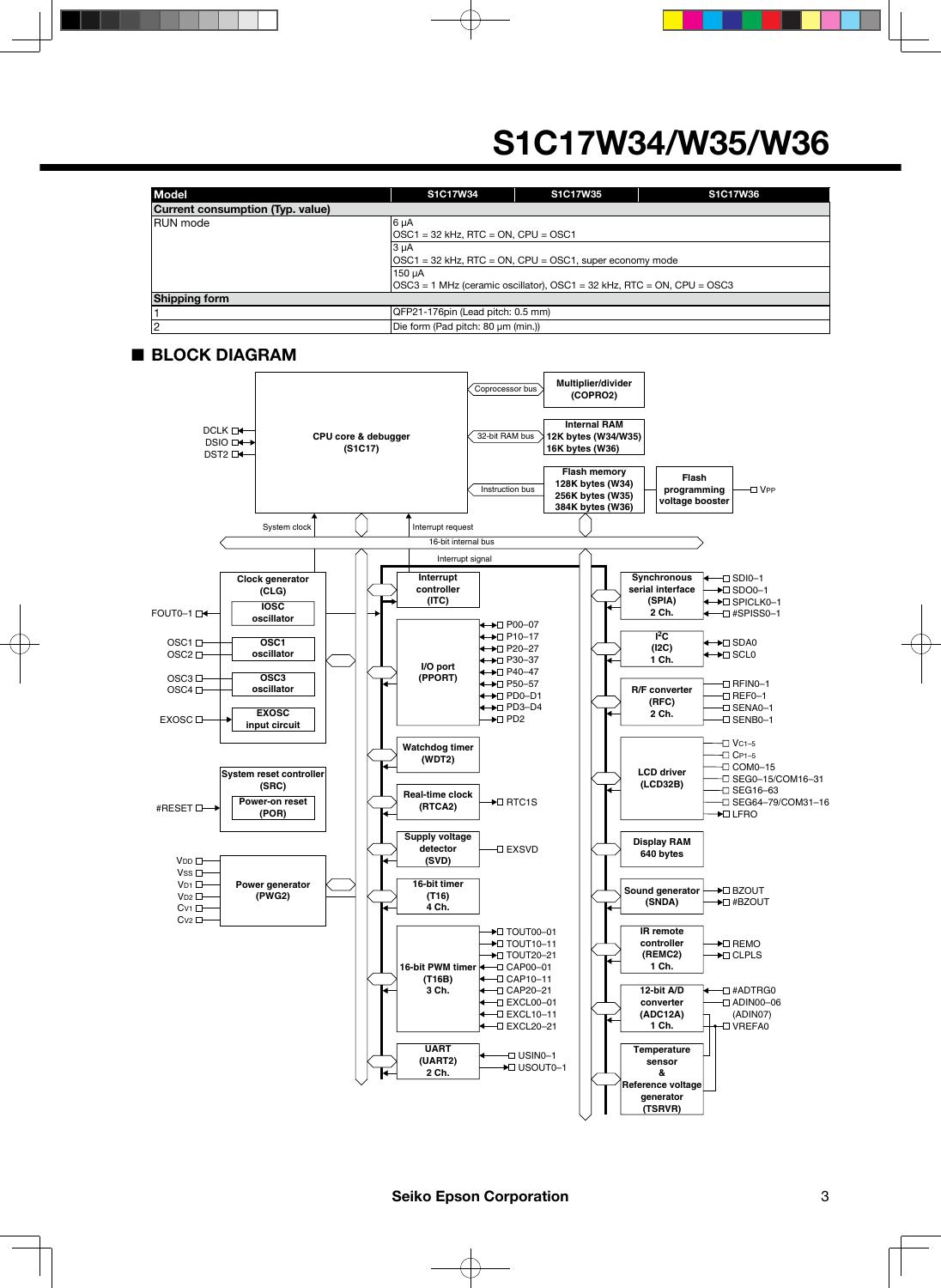### ■ **PIN CONFIGURATION DIAGRAMS**

#### **QFP21-176pin**

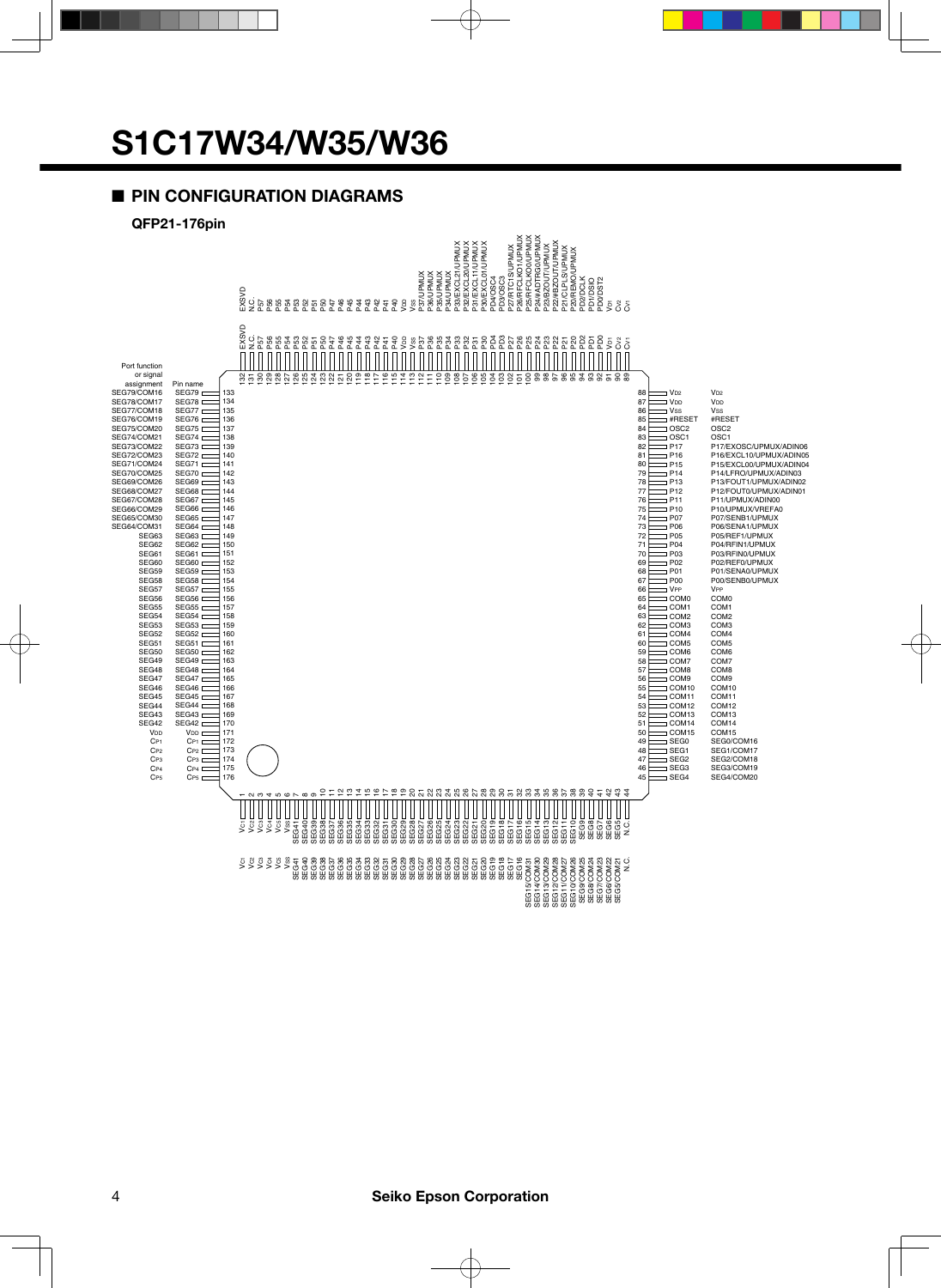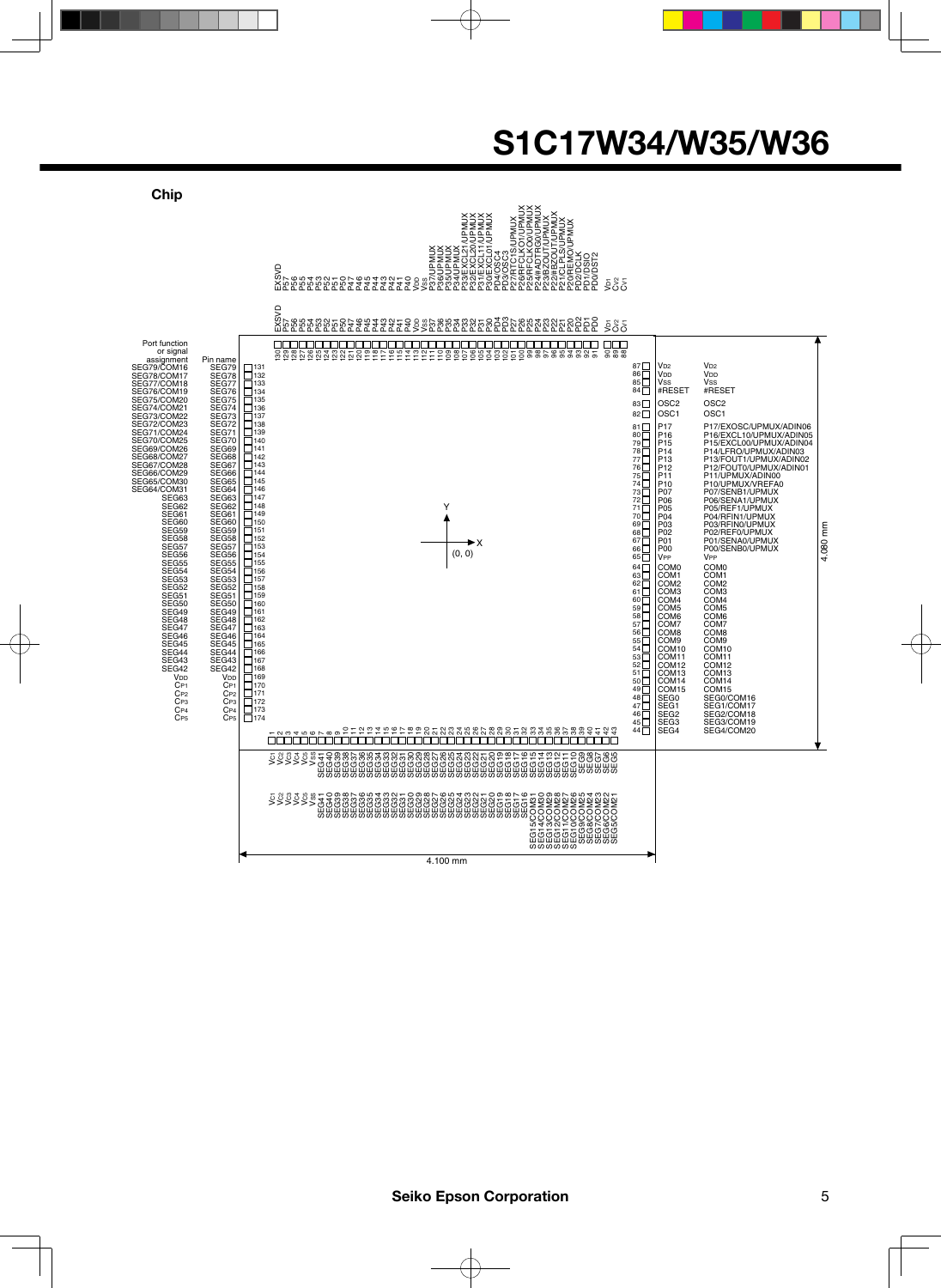### ■ **PIN DESCRIPTIONS**

#### **Symbol meanings**

Assigned signal: The signal listed at the top of each pin is assigned in the initial state. The pin function must be switched via software to assign another signal (see the "I/O Ports" chapter).

| $I/O$ :                       |             | $=$ Input                                |  |  |  |
|-------------------------------|-------------|------------------------------------------|--|--|--|
|                               | 0           | $=$ Output                               |  |  |  |
|                               | I/O         | $=$ Input/output                         |  |  |  |
|                               | Ρ           | = Power supply                           |  |  |  |
|                               | A           | = Analog signal                          |  |  |  |
|                               | Hi-Z        | $=$ High impedance state                 |  |  |  |
| Initial state:                | I (Pull-up) | $=$ lnput with pulled up                 |  |  |  |
|                               |             | $I$ (Pull-down) = Input with pulled down |  |  |  |
|                               | Hi-Z        | $=$ High impedance state                 |  |  |  |
|                               | O(H)        | $=$ High level output                    |  |  |  |
|                               | O (L)       | $=$ Low level output                     |  |  |  |
| Tolerant fail-safe structure: |             |                                          |  |  |  |

 $\checkmark$  = Over voltage tolerant fail-safe type I/O cell included (see the "I/O Ports" chapter) The over voltage tolerant fail-safe type I/O cell allows interfacing without passing unnecessary current even if a voltage exceeding VDD is applied to the port. Also unnecessary current is not consumed when the port is externally biased without supplying V<sub>DD</sub>.

| Pin/pad          | Assigned         |                         |                          | <b>Tolerant</b>                                |                                                     |
|------------------|------------------|-------------------------|--------------------------|------------------------------------------------|-----------------------------------------------------|
| name             | signal           | I/O                     | <b>Initial state</b>     | fail-safe                                      | <b>Function</b>                                     |
|                  |                  |                         |                          | structure                                      |                                                     |
| V <sub>DD</sub>  | V <sub>DD</sub>  | P                       | $\qquad \qquad -$        |                                                | Power supply (+)                                    |
| Vss              | Vss              | P                       | ÷                        |                                                | <b>GND</b>                                          |
| VPP              | V <sub>PP</sub>  | P                       |                          |                                                | Power supply for Flash programming                  |
| V <sub>D1</sub>  | V <sub>D1</sub>  | A                       |                          |                                                | DC-DC converter output                              |
| $V_{D2}$         | $V_{D2}$         | A                       | $\overline{\phantom{0}}$ | $\overline{\phantom{0}}$                       | DC-DC converter stabilization capacitor connect pin |
| $Cv1-2$          | $Cv1-2$          | A                       | $\overline{\phantom{0}}$ |                                                | DC-DC converter charge pump capacitor connect pins  |
| $VC1-5$          | $VC1-5$          | P                       | $\overline{\phantom{0}}$ | $\overline{\phantom{0}}$                       | LCD panel driver power supply                       |
| $CP1-5$          | $C_{P1-5}$       | A                       | $\qquad \qquad -$        |                                                | LCD power supply booster capacitor connect pins     |
| OSC1             | OSC1             | A                       | $\overline{\phantom{0}}$ |                                                | OSC1 oscillator circuit input                       |
| OSC <sub>2</sub> | OSC <sub>2</sub> | A                       | $\overline{a}$           |                                                | OSC1 oscillator circuit output                      |
| #RESET           | #RESET           | $\mathbf{I}$            | I (Pull-up)              | $\overline{\phantom{0}}$                       | Reset input                                         |
| POO              | P00              | VQ                      | $Hi-Z$                   |                                                | I/O port                                            |
|                  | SENB0            | A                       |                          |                                                | R/F converter Ch.0 sensor B oscillator pin          |
|                  | <b>UPMUX</b>     | $\mathsf{I}/\mathsf{O}$ |                          |                                                | User-selected I/O (universal port multiplexer)      |
| P01              | P01              | I/O                     | $Hi-Z$                   |                                                | I/O port                                            |
|                  | SENA0            | A                       |                          |                                                | R/F converter Ch.0 sensor A oscillator pin          |
|                  | <b>UPMUX</b>     | I/O                     |                          |                                                | User-selected I/O (universal port multiplexer)      |
| P02              | P <sub>02</sub>  | 1/O                     | $Hi-Z$                   |                                                | I/O port                                            |
|                  | REF0             | A                       |                          |                                                | R/F converter Ch.0 reference oscillator pin         |
|                  | <b>UPMUX</b>     | $\mathsf{I}/\mathsf{O}$ |                          |                                                | User-selected I/O (universal port multiplexer)      |
| P <sub>03</sub>  | P03              | VQ                      | $Hi-Z$                   |                                                | I/O port                                            |
|                  | <b>RFINO</b>     | A                       |                          |                                                | R/F converter Ch.0 oscillation input                |
|                  | <b>UPMUX</b>     | I/O                     |                          |                                                | User-selected I/O (universal port multiplexer)      |
| P04              | P04              | 1/O                     | $Hi-Z$                   |                                                | I/O port                                            |
|                  | RFIN1            | A                       |                          |                                                | R/F converter Ch.1 oscillation input                |
|                  | <b>UPMUX</b>     | 1/O                     |                          |                                                | User-selected I/O (universal port multiplexer)      |
| P <sub>05</sub>  | P05              | 1/O                     | $Hi-Z$                   |                                                | I/O port                                            |
|                  | REF1             | A                       |                          |                                                | R/F converter Ch.1 reference oscillator pin         |
|                  | <b>UPMUX</b>     | I/O                     |                          |                                                | User-selected I/O (universal port multiplexer)      |
| P <sub>06</sub>  | P06              | VQ                      | $Hi-Z$                   |                                                | I/O port                                            |
|                  | SENA1            | A                       |                          |                                                | R/F converter Ch.1 sensor A oscillator pin          |
|                  | <b>UPMUX</b>     | 1/O                     |                          |                                                | User-selected I/O (universal port multiplexer)      |
| P07              | P07              | 1/O                     | $Hi-Z$                   |                                                | I/O port                                            |
|                  | SENB1            | A                       |                          |                                                | R/F converter Ch.1 sensor B oscillator pin          |
|                  | <b>UPMUX</b>     | 1/O                     |                          |                                                | User-selected I/O (universal port multiplexer)      |
| P10              | P <sub>10</sub>  | I/O                     | $Hi-Z$                   |                                                | I/O port                                            |
|                  | <b>UPMUX</b>     | I/O                     |                          | User-selected I/O (universal port multiplexer) |                                                     |
|                  | VREFA0           | A                       |                          |                                                | 12-bit A/D converter Ch.0 reference voltage input   |

#### 6 **Seiko Epson Corporation**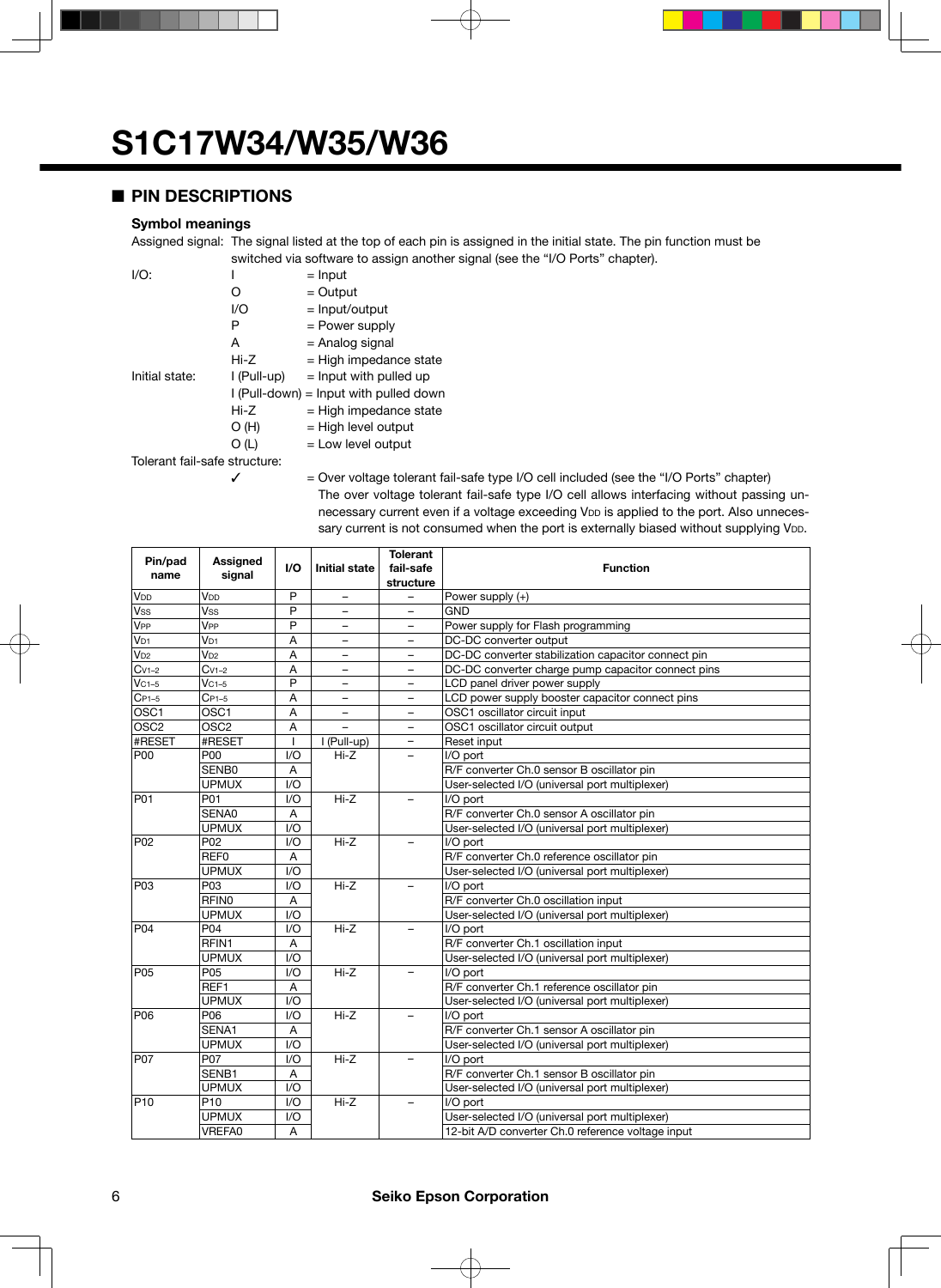| Pin/pad<br>name | Assigned<br>signal              | 1/O                     | <b>Initial state</b> | <b>Tolerant</b><br>fail-safe<br>structure | <b>Function</b>                                            |  |
|-----------------|---------------------------------|-------------------------|----------------------|-------------------------------------------|------------------------------------------------------------|--|
| P <sub>11</sub> | P11                             | I/O                     | Hi-Z                 |                                           | I/O port                                                   |  |
|                 | <b>UPMUX</b>                    | I/O                     |                      |                                           | User-selected I/O (universal port multiplexer)             |  |
|                 | ADIN00                          | Α                       |                      |                                           | 12-bit A/D converter Ch.0 analog signal input 0            |  |
| P <sub>12</sub> | P12                             | I/O                     | Hi-Z                 |                                           | I/O port                                                   |  |
|                 | <b>FOUT0</b>                    | $\circ$                 |                      |                                           | Clock external output Ch.0                                 |  |
|                 | <b>UPMUX</b>                    | 1/O                     |                      |                                           | User-selected I/O (universal port multiplexer)             |  |
|                 | ADIN01                          | Α                       |                      |                                           | 12-bit A/D converter Ch.0 analog signal input 1            |  |
| P <sub>13</sub> | P13                             | 1/O                     | $Hi-Z$               |                                           | I/O port                                                   |  |
|                 | FOUT1                           | O                       |                      |                                           | Clock external output Ch.1                                 |  |
|                 | <b>UPMUX</b>                    | I/O                     |                      |                                           | User-selected I/O (universal port multiplexer)             |  |
|                 | ADIN02                          | Α                       |                      |                                           | 12-bit A/D converter Ch.0 analog signal input 2            |  |
| P <sub>14</sub> | P14                             | I/O                     | $Hi-Z$               |                                           | I/O port                                                   |  |
|                 | <b>LFRO</b>                     | O                       |                      |                                           | LCD frame signal monitor output                            |  |
|                 | <b>UPMUX</b>                    | I/O                     |                      |                                           | User-selected I/O (universal port multiplexer)             |  |
|                 | ADIN03                          | A                       |                      |                                           | 12-bit A/D converter Ch.0 analog signal input 3            |  |
| P <sub>15</sub> | P <sub>15</sub>                 | I/O                     | $Hi-Z$               |                                           | I/O port                                                   |  |
|                 | EXCL00                          | $\mathbf{I}$            |                      |                                           | 16-bit PWM timer Ch.0 event counter input 0                |  |
|                 | <b>UPMUX</b>                    | I/O                     |                      |                                           | User-selected I/O (universal port multiplexer)             |  |
|                 | ADIN04                          | A                       |                      |                                           | 12-bit A/D converter Ch.0 analog signal input 4            |  |
| P <sub>16</sub> | P <sub>16</sub>                 | I/O                     | $Hi-Z$               |                                           | I/O port                                                   |  |
|                 | EXCL10                          | $\mathbf{I}$            |                      |                                           | 16-bit PWM timer Ch.1 event counter input 0                |  |
|                 | <b>UPMUX</b>                    | I/O                     |                      |                                           | User-selected I/O (universal port multiplexer)             |  |
|                 | ADIN05                          | A                       |                      |                                           | 12-bit A/D converter Ch.0 analog signal input 5            |  |
| P <sub>17</sub> | P <sub>17</sub>                 | I/O                     | $Hi-Z$               |                                           | I/O port                                                   |  |
|                 | <b>EXOSC</b>                    |                         |                      |                                           | Clock generator external clock input                       |  |
|                 | <b>UPMUX</b>                    | I/O                     |                      |                                           | User-selected I/O (universal port multiplexer)             |  |
|                 | ADIN06                          | Α                       |                      |                                           | 12-bit A/D converter Ch.0 analog signal input 6            |  |
| P <sub>20</sub> | P <sub>20</sub>                 | I/O                     | Hi-Z                 |                                           | I/O port                                                   |  |
|                 | <b>REMO</b>                     | $\circ$                 |                      |                                           | IR remote controller transmit data output                  |  |
|                 | <b>UPMUX</b>                    | I/O                     |                      |                                           | User-selected I/O (universal port multiplexer)             |  |
| P <sub>21</sub> | P21                             | I/O                     | $Hi-Z$               | $\qquad \qquad -$                         | I/O port                                                   |  |
|                 | <b>CLPLS</b>                    | O                       |                      |                                           | IR remote controller clear pulse output                    |  |
|                 | <b>UPMUX</b>                    | I/O                     |                      |                                           | User-selected I/O (universal port multiplexer)             |  |
| P <sub>22</sub> | P <sub>22</sub>                 | I/O                     | $Hi-Z$               |                                           | I/O port                                                   |  |
|                 | #BZOUT                          | $\circ$                 |                      |                                           | Sound generator inverted output                            |  |
|                 | <b>UPMUX</b>                    | I/O                     |                      |                                           | User-selected I/O (universal port multiplexer)             |  |
| P <sub>23</sub> | P <sub>23</sub>                 | 1/O                     | $Hi-Z$               |                                           | I/O port                                                   |  |
|                 | <b>BZOUT</b>                    | $\circ$                 |                      |                                           | Sound generator output                                     |  |
|                 | <b>UPMUX</b>                    | I/O                     |                      |                                           | User-selected I/O (universal port multiplexer)             |  |
| P24             | P <sub>24</sub>                 | I/O                     | Hi-Z                 |                                           | I/O port                                                   |  |
|                 | #ADTRG0                         | L                       |                      |                                           | 12-bit A/D converter Ch.0 trigger input                    |  |
|                 | <b>UPMUX</b>                    | 1/O                     |                      |                                           | User-selected I/O (universal port multiplexer)             |  |
| P <sub>25</sub> | P <sub>25</sub>                 | I/O                     | Hi-Z                 |                                           | I/O port                                                   |  |
|                 | RFCLKO0                         | $\circ$                 |                      |                                           | R/F converter Ch.0 clock monitor output                    |  |
|                 | <b>UPMUX</b>                    | I/O                     |                      |                                           | User-selected I/O (universal port multiplexer)             |  |
| P26             | P <sub>26</sub>                 | 1/O                     | Hi-Z                 |                                           | I/O port                                                   |  |
|                 | RFCLKO1                         | $\mathsf O$             |                      |                                           | R/F converter Ch.1 clock monitor output                    |  |
|                 | <b>UPMUX</b><br>P <sub>27</sub> | I/O                     |                      |                                           | User-selected I/O (universal port multiplexer)<br>I/O port |  |
| P <sub>27</sub> |                                 | I/O                     | Hi-Z                 |                                           |                                                            |  |
|                 | RTC1S                           | $\circ$                 |                      |                                           | Real-time clock 1-second cycle pulse output                |  |
|                 | <b>UPMUX</b>                    | I/O                     |                      |                                           | User-selected I/O (universal port multiplexer)             |  |
| P <sub>30</sub> | P30                             | I/O                     | Hi-Z                 |                                           | I/O port                                                   |  |
|                 | EXCL01                          |                         |                      |                                           | 16-bit PWM timer Ch.0 event counter input 1                |  |
|                 | <b>UPMUX</b>                    | I/O                     |                      |                                           | User-selected I/O (universal port multiplexer)             |  |
| P31             | P31                             | 1/O                     | Hi-Z                 | $\overline{\phantom{0}}$                  | I/O port                                                   |  |
|                 | EXCL11                          | $\mathbf{I}$            |                      |                                           | 16-bit PWM timer Ch.1 event counter input 1                |  |
|                 | <b>UPMUX</b>                    | 1/O                     |                      |                                           | User-selected I/O (universal port multiplexer)             |  |
| P32             | P32                             | I/O                     | Hi-Z                 |                                           | I/O port                                                   |  |
|                 | EXCL20                          | L                       |                      |                                           | 16-bit PWM timer Ch.2 event counter input 0                |  |
|                 | <b>UPMUX</b>                    | 1/O                     |                      |                                           | User-selected I/O (universal port multiplexer)             |  |
| P33             | P33                             | $\mathsf{I}/\mathsf{O}$ | $Hi-Z$               |                                           | I/O port                                                   |  |
|                 | EXCL21                          | $\mathbf{I}$            |                      |                                           | 16-bit PWM timer Ch.2 event counter input 1                |  |
|                 | <b>UPMUX</b>                    | I/O                     |                      |                                           | User-selected I/O (universal port multiplexer)             |  |
| P34             | P34                             | I/O                     | $Hi-Z$               |                                           | I/O port                                                   |  |
|                 | <b>UPMUX</b>                    | I/O                     |                      |                                           | User-selected I/O (universal port multiplexer)             |  |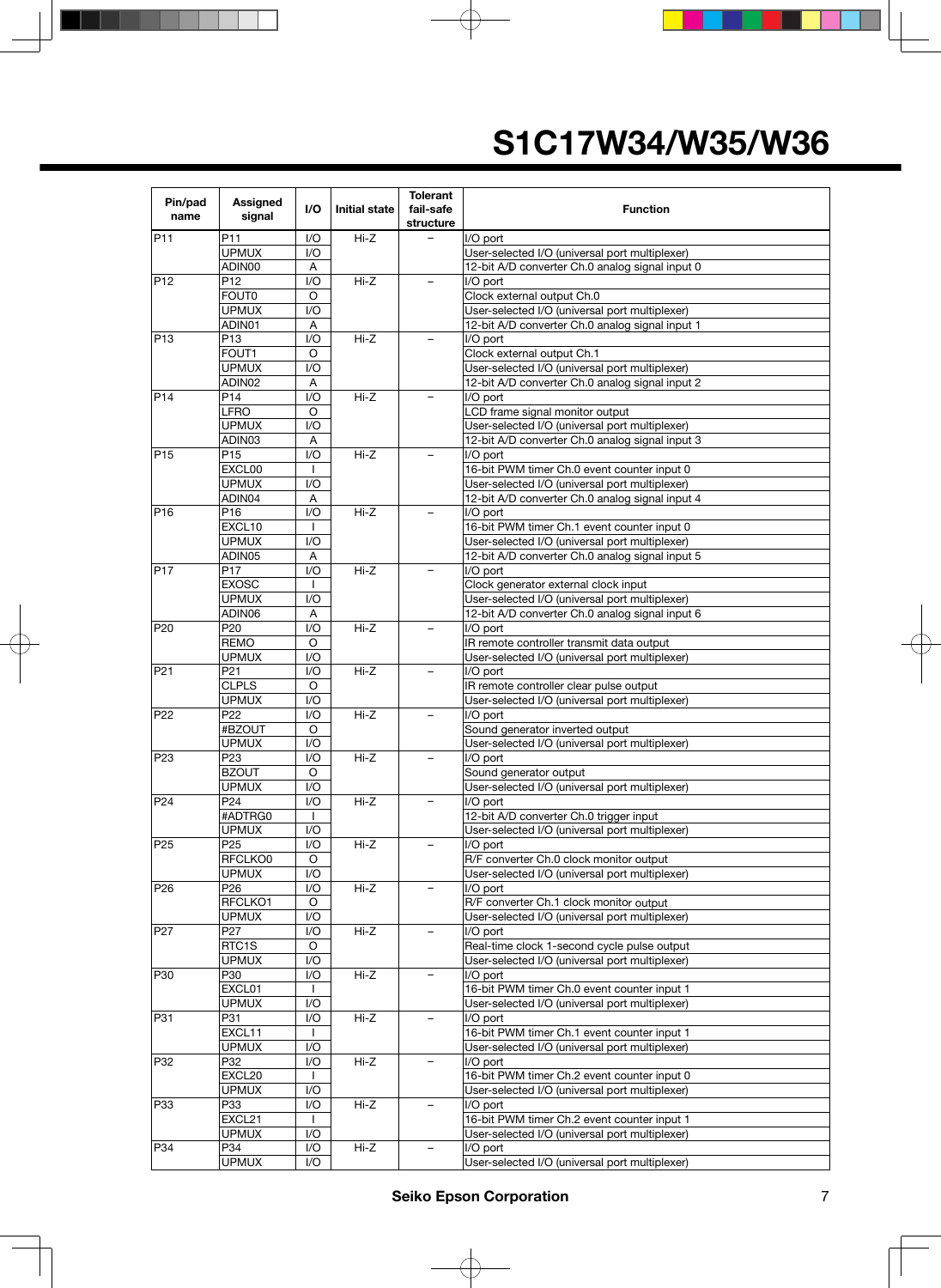| Pin/pad                     | Assigned                       | I/O                       | <b>Initial state</b> | <b>Tolerant</b><br>fail-safe | <b>Function</b>                                |
|-----------------------------|--------------------------------|---------------------------|----------------------|------------------------------|------------------------------------------------|
| name                        | signal                         |                           |                      | structure                    |                                                |
| P35                         | P35                            | 1/O                       | $Hi-Z$               |                              | I/O port                                       |
|                             | <b>UPMUX</b>                   | 1/O                       |                      |                              | User-selected I/O (universal port multiplexer) |
| P36                         | P36                            | 1/O                       | Hi-Z                 | $\qquad \qquad -$            | I/O port                                       |
|                             | <b>UPMUX</b>                   | 1/O                       |                      |                              | User-selected I/O (universal port multiplexer) |
| P37                         | P37                            | 1/O                       | $Hi-Z$               |                              | I/O port                                       |
|                             | <b>UPMUX</b>                   | 1/O                       |                      |                              | User-selected I/O (universal port multiplexer) |
| P40-47                      | P40-47                         | 1/O                       | Hi-Z                 | $\overline{\phantom{m}}$     | I/O ports                                      |
| P50-57                      | P50-57                         | 1/O                       | $Hi-Z$               | $\overline{\phantom{0}}$     | I/O ports                                      |
| P <sub>D</sub> <sub>0</sub> | DST <sub>2</sub>               | O                         | O(L)                 | -                            | On-chip debugger status output                 |
|                             | PD <sub>0</sub>                | 1/O                       |                      |                              | I/O port                                       |
| PD <sub>1</sub>             | <b>DSIO</b>                    | 1/O                       | I (Pull-up)          | $\overline{\phantom{0}}$     | On-chip debugger data input/output             |
|                             | PD <sub>1</sub>                | 1/O                       |                      |                              | I/O port                                       |
| PD <sub>2</sub>             | <b>DCLK</b><br>PD <sub>2</sub> | O<br>$\circ$              | O(H)                 | $\overline{\phantom{0}}$     | On-chip debugger clock output                  |
| PD3                         | PD <sub>3</sub>                | 1/O                       | $H - Z$              |                              | Output port<br>I/O port                        |
|                             | OSC <sub>3</sub>               | A                         |                      |                              | OSC3 oscillator circuit input                  |
| PD4                         | PD <sub>4</sub>                | 1/O                       | $Hi-Z$               | -                            | I/O port                                       |
|                             | OSC4                           | Α                         |                      |                              | OSC3 oscillator circuit output                 |
| <b>EXSVD</b>                | <b>EXSVD</b>                   | Α                         | Hi-Z                 | ✓                            | External power supply voltage detection input  |
| SEG <sub>0</sub>            | SEG0                           | А                         | $Hi-Z$               |                              | LCD segment output                             |
|                             | COM16                          | Α                         |                      |                              | LCD common output                              |
| SEG <sub>1</sub>            | SEG1                           | Α                         | $\overline{Hi}$ -Z   |                              | LCD segment output                             |
|                             | COM17                          | A                         |                      |                              | LCD common output                              |
| SEG <sub>2</sub>            | SEG <sub>2</sub>               | Α                         | $Hi-Z$               |                              | LCD segment output                             |
|                             | COM18                          | A                         |                      |                              | LCD common output                              |
| SEG <sub>3</sub>            | SEG <sub>3</sub>               | Α                         | $Hi-Z$               | $\overline{\phantom{0}}$     | LCD segment output                             |
|                             | COM19                          | Α                         |                      |                              | LCD common output                              |
| SEG4                        | SEG4                           | Α                         | $Hi-Z$               | $\overline{\phantom{0}}$     | LCD segment output                             |
|                             | COM20                          | Α                         |                      |                              | LCD common output                              |
| SEG <sub>5</sub>            | SEG5                           | Α                         | $Hi-Z$               | -                            | LCD segment output                             |
|                             | COM21                          | Α                         |                      |                              | LCD common output                              |
| SEG <sub>6</sub>            | SEG <sub>6</sub>               | Α                         | Hi-Z                 |                              | LCD segment output                             |
| SEG7                        | COM22<br>SEG7                  | Α<br>A                    | Hi-Z                 | $\equiv$                     | LCD common output<br>LCD segment output        |
|                             | COM23                          | Α                         |                      |                              | LCD common output                              |
| SEG <sub>8</sub>            | SEG8                           | Α                         | $Hi-Z$               |                              | LCD segment output                             |
|                             | COM24                          | Α                         |                      |                              | LCD common output                              |
| SEG9                        | SEG9                           | Α                         | Hi-Z                 | $\overline{\phantom{0}}$     | LCD segment output                             |
|                             | COM25                          | A                         |                      |                              | LCD common output                              |
| SEG <sub>10</sub>           | SEG10                          | Α                         | $Hi-Z$               | $\overline{\phantom{0}}$     | LCD segment output                             |
|                             | COM26                          | Α                         |                      |                              | LCD common output                              |
| SEG11                       | SEG11                          | Α                         | Hi-Z                 | -                            | LCD segment output                             |
|                             | COM27                          | Α                         |                      |                              | LCD common output                              |
| SEG12                       | SEG12                          | A                         | $Hi-Z$               | $\qquad \qquad -$            | LCD segment output                             |
|                             | COM28                          | Α                         |                      |                              | LCD common output                              |
| SEG <sub>13</sub>           | SEG13                          | A                         | $H - Z$              |                              | LCD segment output                             |
|                             | COM29                          | А                         |                      |                              | LCD common output                              |
| SEG14                       | SEG14                          | Α                         | Hi-Z                 |                              | LCD segment output                             |
|                             | COM30                          | Α                         |                      |                              | LCD common output                              |
| SEG15                       | SEG15                          | Α                         | Hi-Z                 |                              | LCD segment output                             |
|                             | COM31                          | A                         |                      |                              | LCD common output<br>LCD segment outputs       |
| SEG16-63<br>SEG64           | SEG16-63<br>SEG64              | Α<br>A                    | Hi-Z<br>$Hi-Z$       | $\overline{\phantom{a}}$     | LCD segment output                             |
|                             | COM31                          | Α                         |                      |                              | LCD common output                              |
| SEG65                       | SEG65                          | Α                         | Hi-Z                 |                              | LCD segment output                             |
|                             | COM30                          | A                         |                      |                              | LCD common output                              |
| SEG66                       | SEG66                          | Α                         | $Hi-Z$               |                              | LCD segment output                             |
|                             | COM29                          | $\boldsymbol{\mathsf{A}}$ |                      |                              | LCD common output                              |
| SEG67                       | SEG67                          | Α                         | Hi-Z                 | $\qquad \qquad -$            | LCD segment output                             |
|                             | COM28                          | A                         |                      |                              | LCD common output                              |
| SEG68                       | SEG68                          | Α                         | $Hi-Z$               | $\overline{\phantom{0}}$     | LCD segment output                             |
|                             | COM27                          | Α                         |                      |                              | LCD common output                              |
| SEG69                       | SEG69                          | A                         | Hi-Z                 |                              | LCD segment output                             |
|                             | COM26                          | Α                         |                      |                              | LCD common output                              |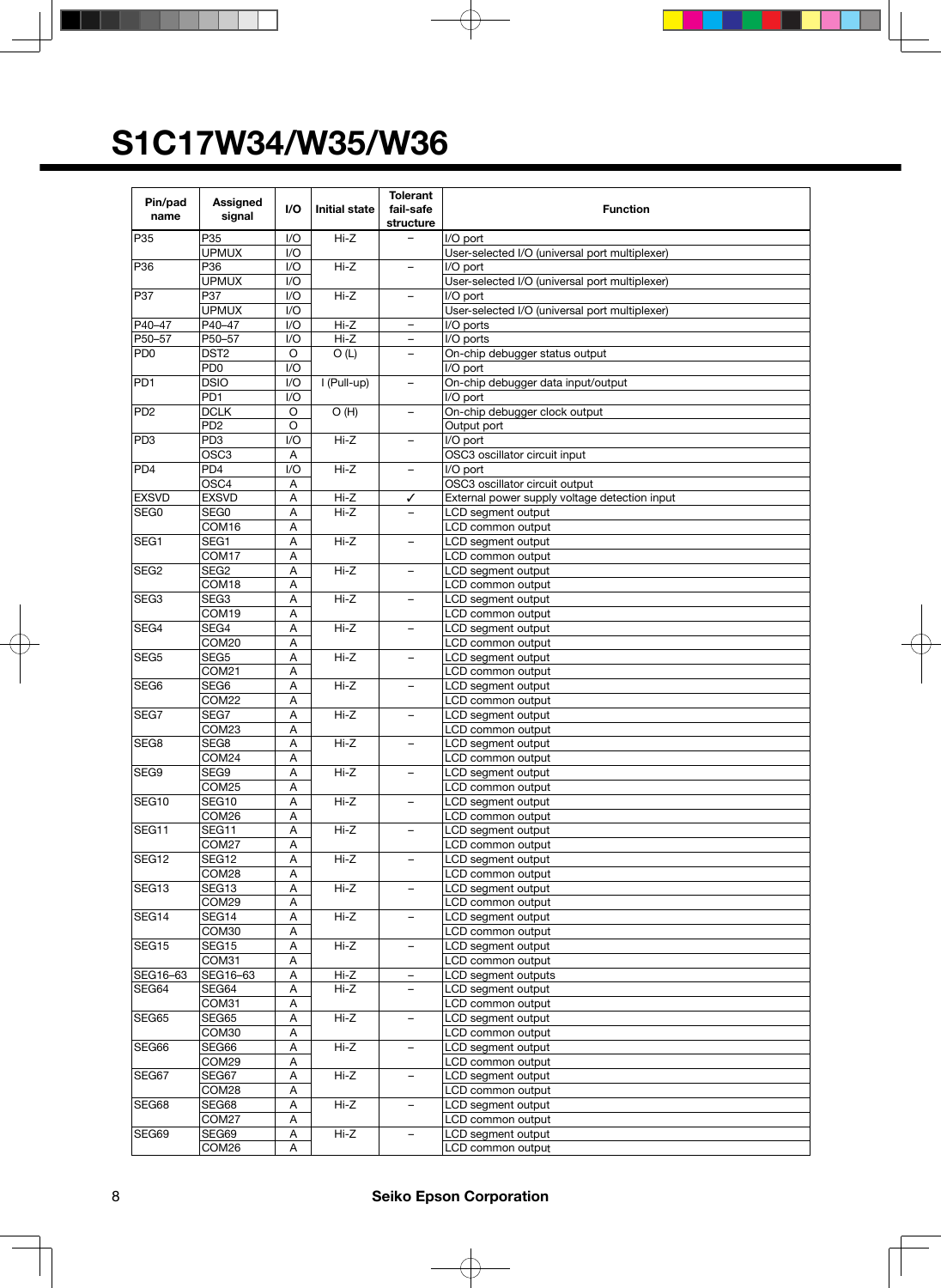| Pin/pad<br>name | Assigned<br>signal | I/O | <b>Initial state</b> | <b>Tolerant</b><br>fail-safe<br>structure | <b>Function</b>    |
|-----------------|--------------------|-----|----------------------|-------------------------------------------|--------------------|
| SEG70           | SEG70              | A   | Hi-Z                 |                                           | LCD segment output |
|                 | COM25              | A   |                      |                                           | LCD common output  |
| SEG71           | <b>SEG71</b>       | A   | Hi-Z                 |                                           | LCD segment output |
|                 | COM24              | A   |                      |                                           | LCD common output  |
| SEG72           | SEG72              | A   | Hi-Z                 |                                           | LCD segment output |
|                 | COM23              | A   |                      |                                           | LCD common output  |
| SEG73           | SEG73              | A   | Hi-Z                 |                                           | LCD segment output |
|                 | COM22              | A   |                      |                                           | LCD common output  |
| SEG74           | SEG74              | A   | Hi-Z                 |                                           | LCD segment output |
|                 | COM21              | A   |                      |                                           | LCD common output  |
| SEG75           | SEG75              | A   | $Hi-Z$               |                                           | LCD segment output |
|                 | COM20              | A   |                      |                                           | LCD common output  |
| SEG76           | SEG76              | A   | Hi-Z                 |                                           | LCD segment output |
|                 | COM <sub>19</sub>  | A   |                      |                                           | LCD common output  |
| SEG77           | SEG77              | A   | $Hi-Z$               |                                           | LCD segment output |
|                 | COM18              | A   |                      |                                           | LCD common output  |
| SEG78           | SEG78              | A   | $Hi-Z$               |                                           | LCD segment output |
|                 | COM <sub>17</sub>  | A   |                      |                                           | LCD common output  |
| SEG79           | SEG79              | A   | Hi-Z                 |                                           | LCD segment output |
|                 | COM <sub>16</sub>  | A   |                      |                                           | LCD common output  |
| COM0-15         | COM0-15            | A   | $Hi-Z$               |                                           | LCD common outputs |

#### **Universal port multiplexer (UPMUX)**

The universal port multiplexer (UPMUX) allows software to select the peripheral circuit input/output function to be assigned to each pin from those listed below. Note, however, that a function cannot be assigned to two or more pins simultaneously.

| <b>Peripheral circuit</b> | Signal to be assigned | I/O                    | Channel number n | <b>Function</b>                      |
|---------------------------|-----------------------|------------------------|------------------|--------------------------------------|
| Synchronous serial        | <b>SDIn</b>           |                        | $n = 0.1$        | SPIA Ch.n data input                 |
| linterface                | <b>SDOn</b>           | O                      |                  | SPIA Ch.n data output                |
| $ $ (SPIA)                | <b>SPICLKn</b>        | 1/O                    |                  | SPIA Ch.n clock input/output         |
|                           | #SPISSn               |                        |                  | SPIA Ch.n slave-select input         |
| I <sup>2</sup> C          | <b>SCLn</b>           | 1/O                    | $n=0$            | 12C Ch.n clock input/output          |
| (12C)                     | <b>SDAn</b>           | I/O                    |                  | 12C Ch.n data input/output           |
| <b>UART</b>               | <b>USINn</b>          |                        | $n = 0.1$        | UART2 Ch.n data input                |
| (UART2)                   | <b>USOUTn</b>         | $\circ$                |                  | UART2 Ch.n data output               |
| 16-bit PWM timer          | TOUTn0/CAPn0          | I/O                    | $n = 0.1.2$      | T16B Ch.n PWM output/capture input 0 |
| (T16B)                    | TOUTn1/CAPn1          | $\mathsf{U}\mathsf{O}$ |                  | T16B Ch.n PWM output/capture input 1 |